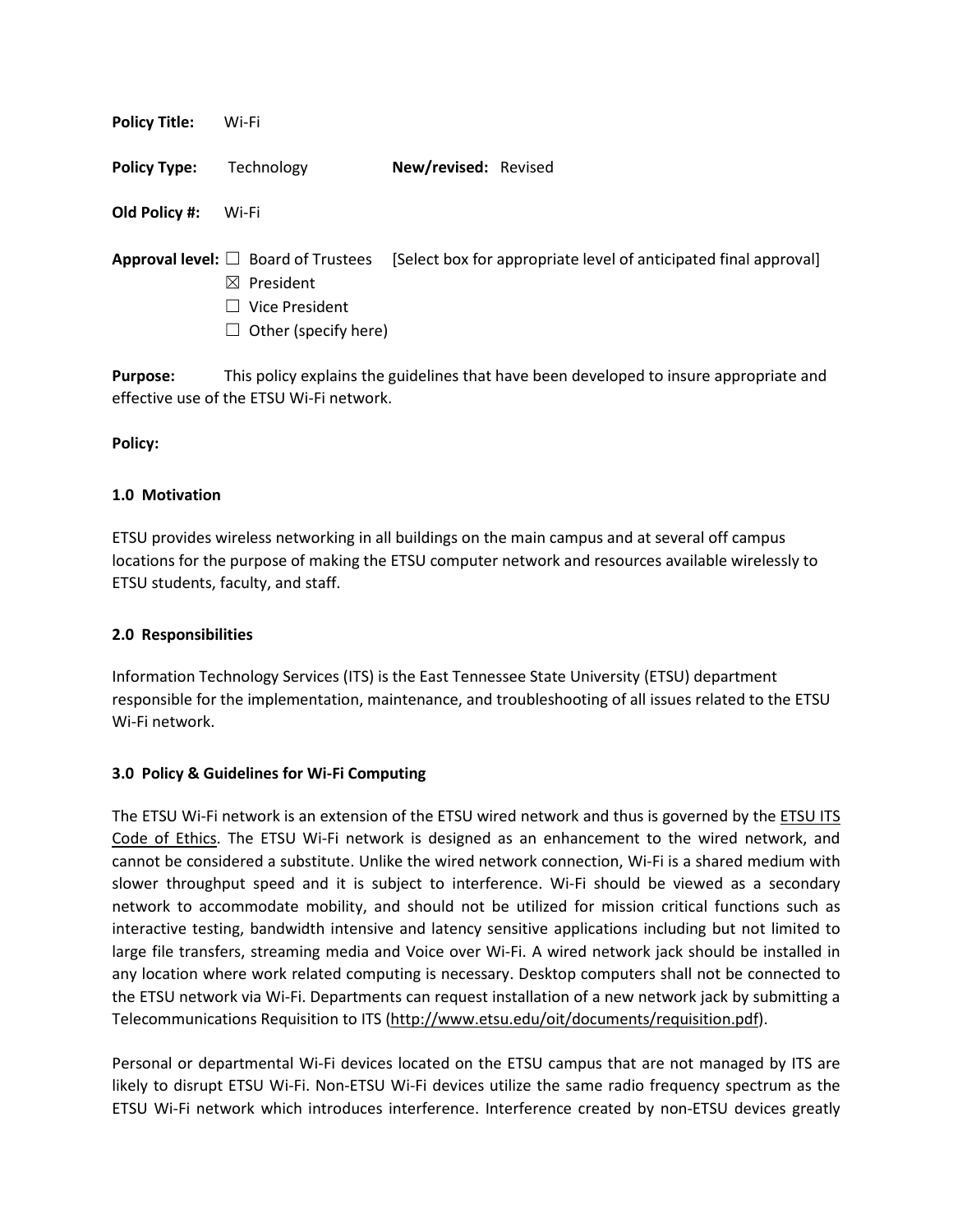diminishes the quality and reliability of the ETSU Wi-Fi network therefore non-ETSU Wi-Fi devices are not permitted on the ETSU campus.

Wi-Fi interference is a greater problem in the residence halls where personal living spaces are located in close proximity to one another. Any Wi-Fi device that generates a Wi-Fi network causes interference. Examples of these types of devices include game consoles, Wi-Fi printers, Apple TV, cell phone hotspots, Roku, Chromecast, ad-hoc network and Wi-Fi-direct will cause disruption to ETSU Wi-Fi for other students in rooms that are in close proximity to the non-ETSU devices. These devices continue to broadcast interference until they are powered down.

If interference is detected from a non-ETSU network device in an ETSU building, the interference should be reported to the ITS Help Desk at 439-4648 or [ITSHelp@etsu.edu](mailto:ITSHelp@etsu.edu?Subject=) . The ETSU Wi-Fi network is designed to support laptop grade devices throughout all ETSU buildings. If ETSU faculty, staff, or students detect a low signal level on a laptop grade device, please notify the ITS help desk so the issue can be addressed.

Layers of security are in place to protect Information transmitted over the ETSU Wi-Fi network; however one should still exercise caution when transmitting personal information like credit card numbers, passwords, and other sensitive information. In addition to the security protections built into the ETSU Wi-Fi network, departments handling sensitive information that requires PCI or HIPAA compliance should employ additional security mechanisms to comply with state and federal regulations.

There are no filters on the ETSU network to comply with the Children's Internet Protection Act (CIPA) so age groups  $K - 12$  are restricted from usage. It is the responsibility of the computer account owner or sponsor requesting guest Wi-Fi access to safeguard children and ETSU by ensuring that the access they provide or request is not made available to ages  $K - 12$ .

All users are encouraged to have up-to-date virus protection to protect their personal device and data. ETSU is not responsible for the loss or alteration of data due to security breaches. Contact the ITS Help Desk for Wi-Fi general information and assistance with the initial setup and basic troubleshooting steps. You can reach the ITS Help Desk at 439-4648 or [ITSHelp@etsu.edu](mailto:ITSHelp@etsu.edu?Subject=).

## **4.0 Procedures & Guidelines**

All students, faculty, and staff are provided a computer account upon enrollment or employment. All students and employees that have an active ETSU computer account can utilize the ETSU Wi-Fi network. The ITS Help Desk should be consulted (439-4648) if a user needs computer account information assistance.

#### **5.0 Devices Requirements**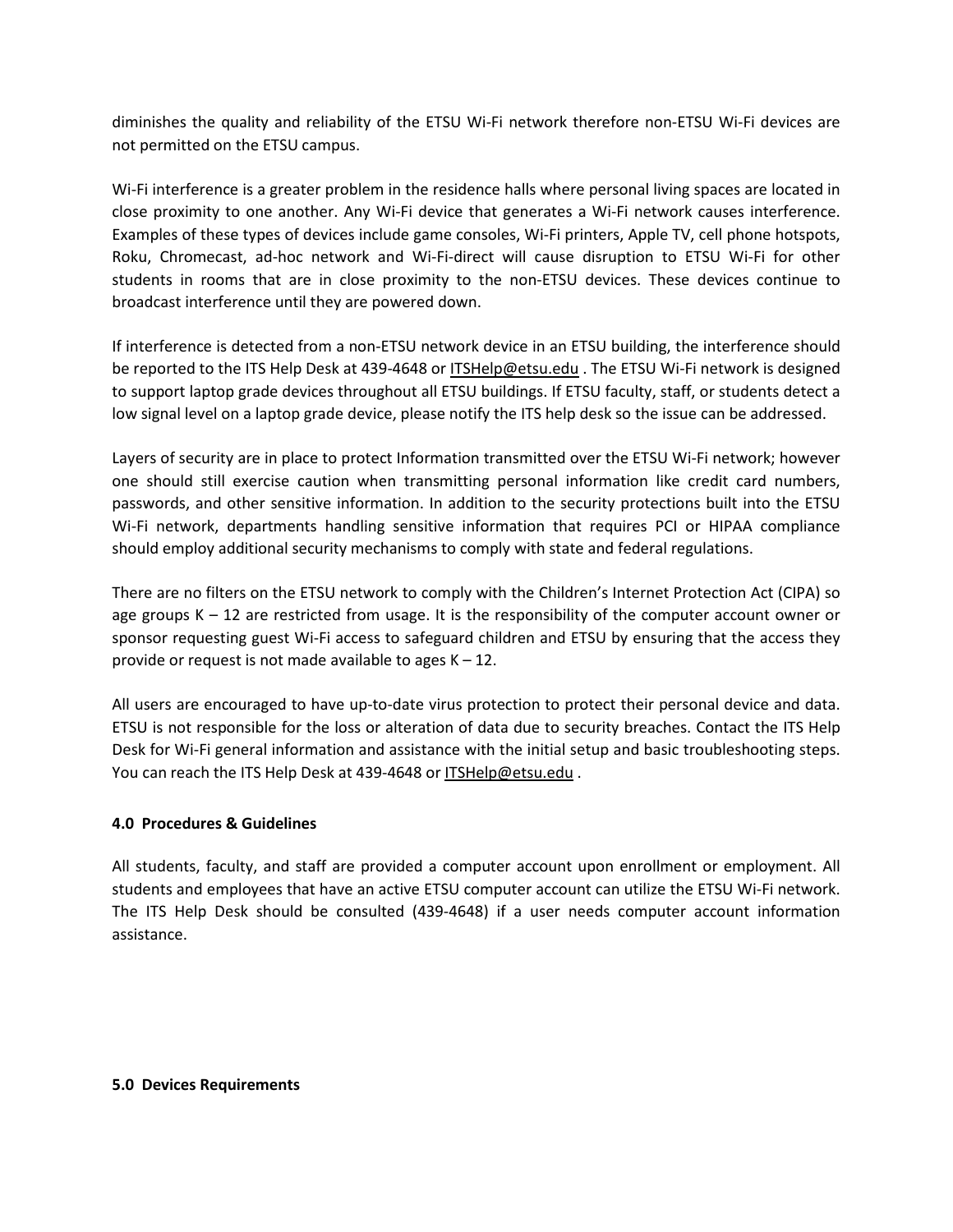Any Wi-Fi enabled device compliant with 802.11a, 802.11g or 802.11n will work on the ETSU Wi-Fi network. The newest available standard 802.11ac is backward compatible so these devices will also work but only at 802.11n capacity. Most devices that are seven years old or newer will be able to connect with one of the above standards.

# **6.0 Security Requirements**

ETSU uses the Wi-Fi Protected Access 2 (WPA2) security protocol with Advanced Encryption Standard (AES) and MS-CHAPv2.

## **7.0 How to Connect**

A Wi-Fi enabled device must first be configured with ETSU security parameters. If your device does not auto-configure during the connection process, please visit the ITS website for further instructions:<http://www.etsu.edu/oit/networking/WireLessSetup.aspx> or contact the ITS Help Desk at 439-4648 or [ITSHelp@etsu.edu](mailto:ITSHelp@etsu.edu?Subject=) .

ETSU provides separate SSID's for ETSU campus (ETSU) and for ETSU Residence Halls (ETSURESNET). Both SSID's are available for all ETSU students, faculty, and staff and may be accessed by entering your username and password when prompted.

## **8.0 Vendor & Guest Access – Individual Visitors**

ETSU faculty and staff can act as a sponsor and request guest Wi-Fi access on behalf of a vendor or guest. A temporary guest computer account will be provided. The ETSU faculty or staff sponsor is responsible for validating the need and usage of the guest computer account.

## **9.0 Guest Access for Events – Large Groups**

ETSU faculty and staff can also act as a sponsor and request guest Wi-Fi access for group events. A new Wi-Fi network would be created for the event and the sponsor is provided a passphrase to be made available to the group to gain access. If an event is needed in more than a few locations or lasts longer than two weeks, individual guest computer accounts would need to be requested instead. There are no filters on the ETSU network to comply with the Children's Internet Protection Act (CIPA) so age groups K – 12 are restricted from usage. It is the responsibility of the sponsor requesting guest Wi-Fi access to safeguard children and ETSU by ensuring that the access they request is not made available to ages  $K -$ 12.

ETSU guest Wi-Fi networks for group events utilize Wi-Fi Protected Access 2 Pre-shared key (WPA2 PSK) security protocol. These guest networks are less secure and thus are limited to internet only access.

## **10.0 Policy Dispute**